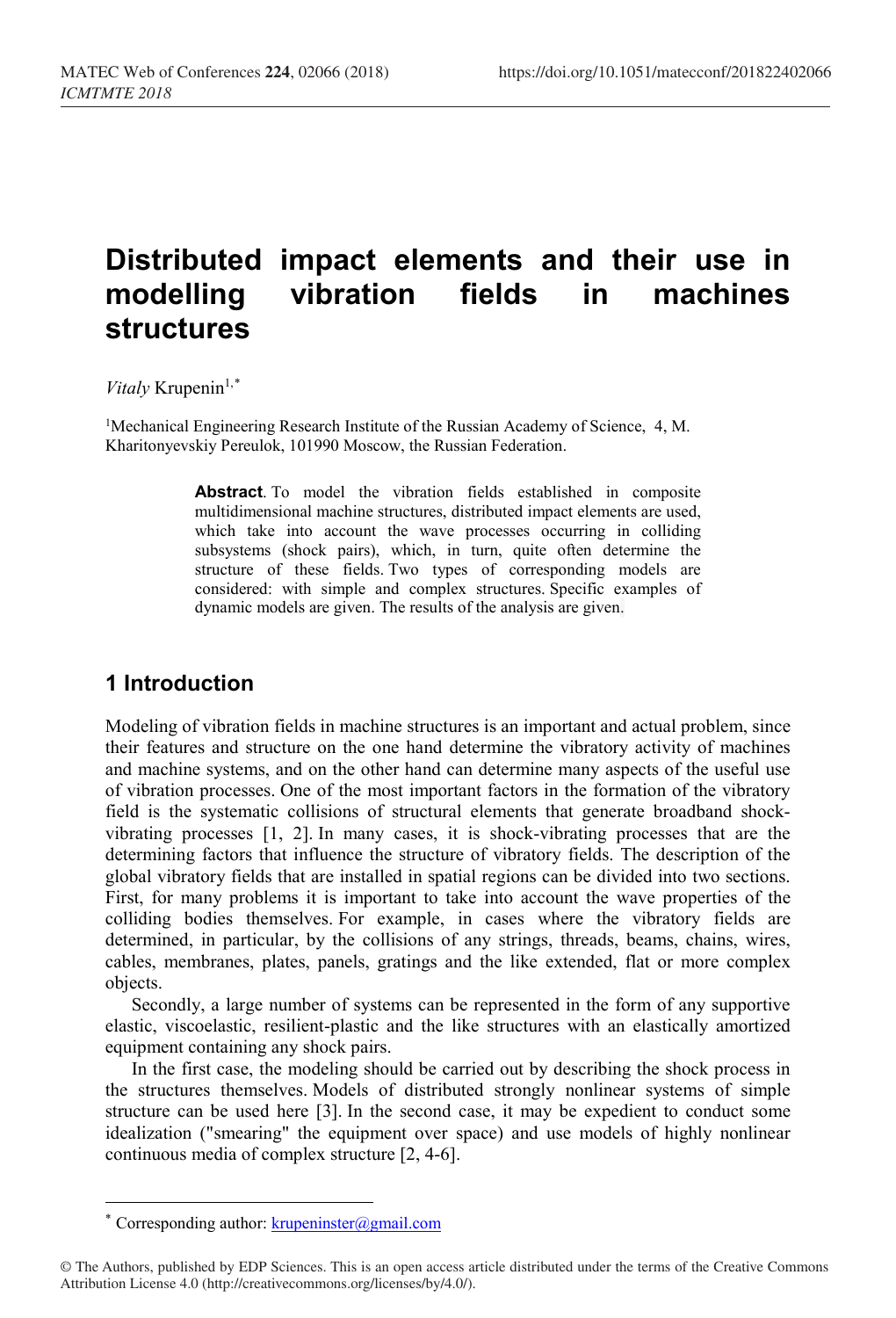Note that the selection of two cases is made for convenience. They have a close nature, they are described in many ways similar models and they exhibit a manifestation of similar dynamic effects, perhaps the main one is the emergence of "claps" (the appearance of synchronization of shocks at remote points). It is systems of two types will be considered in the article.

# **2 Forced flat oscillations of a string with a double limiter**

#### **2.1 Statement of the problem**

Let's consider the system shown in Fig. 1. Absolutely flexible thread (string), jammed at the ends, makes flat oscillations, limited by point and flat obstacles. We assume that the flat wall vibrates according to the law  $\Delta_0(t) = -\Delta - 2\varepsilon - \varepsilon d(t) < 0$ ;  $\varepsilon$ - small parameter  $(\Delta_{0} > \varepsilon > 0)$ 

We denote the required deflection (vibratory field) as  $u(x,t)$ . Having chosen the units of measurement so that the density of the string material and the tension are single, in the absence of touching the limiters, we will have:  $u_{tt} - u_{xx} = 0$ .



**Fig. 1.** A string with a double obstacle.

Suppose  $x \in [-\frac{1}{2}, \frac{1}{2}]$ ;  $t \in \mathbb{R}$ . The boundary conditions and the relations describing the obstacles are written in the form

$$
u(-\frac{1}{2}, t) = u(\frac{1}{2}, t) = 0; u(x, t) \ge \Delta(t), \Delta < 0; u(0, t) \le \Delta_1, \Delta_1 > 0.
$$
 (1)

Here  $\Delta_1$  is the coordinate of the point limiter located in the middle of the string. The problem under consideration can be written in the form of a nonlinear Klein-Gordon equation

$$
u_{u}-u_{xx}-\Phi(u)=0,
$$

where the generalized function  $\Phi(u)$  is the density of the interaction force of a string with obstacles:  $\Phi(u) = \Phi \Delta(u) + \Phi \Delta(1(u))$  - can be represented as the sum of the densities of interaction forces with a straight line and point delimiters (Fig. 1, a ). The introduction of generalized functions is necessary in view of the discontinuities arising from shocks [1, 3, 4].

The case of a conservative system ( $\varepsilon = 0$ ) was considered in the article [3]. The form of the strength of the interaction force with a point limiter  $\Phi\Delta l$  (u) was determined from the following considerations. When interacting, when  $x = 0$ , for some time there are string expansions. In this case, the force of the reaction of the point obstacle  $r_i(t)$  under  $u(0, t) = \Delta_1$  $(t \in [t_i, \theta_i])$  acts on the string for during the projections. Here,  $t_i$  and  $\theta_i$  are calculated moments of the beginning and end of the dwell; the index *j*- corresponds to some *j*-th interaction. In this way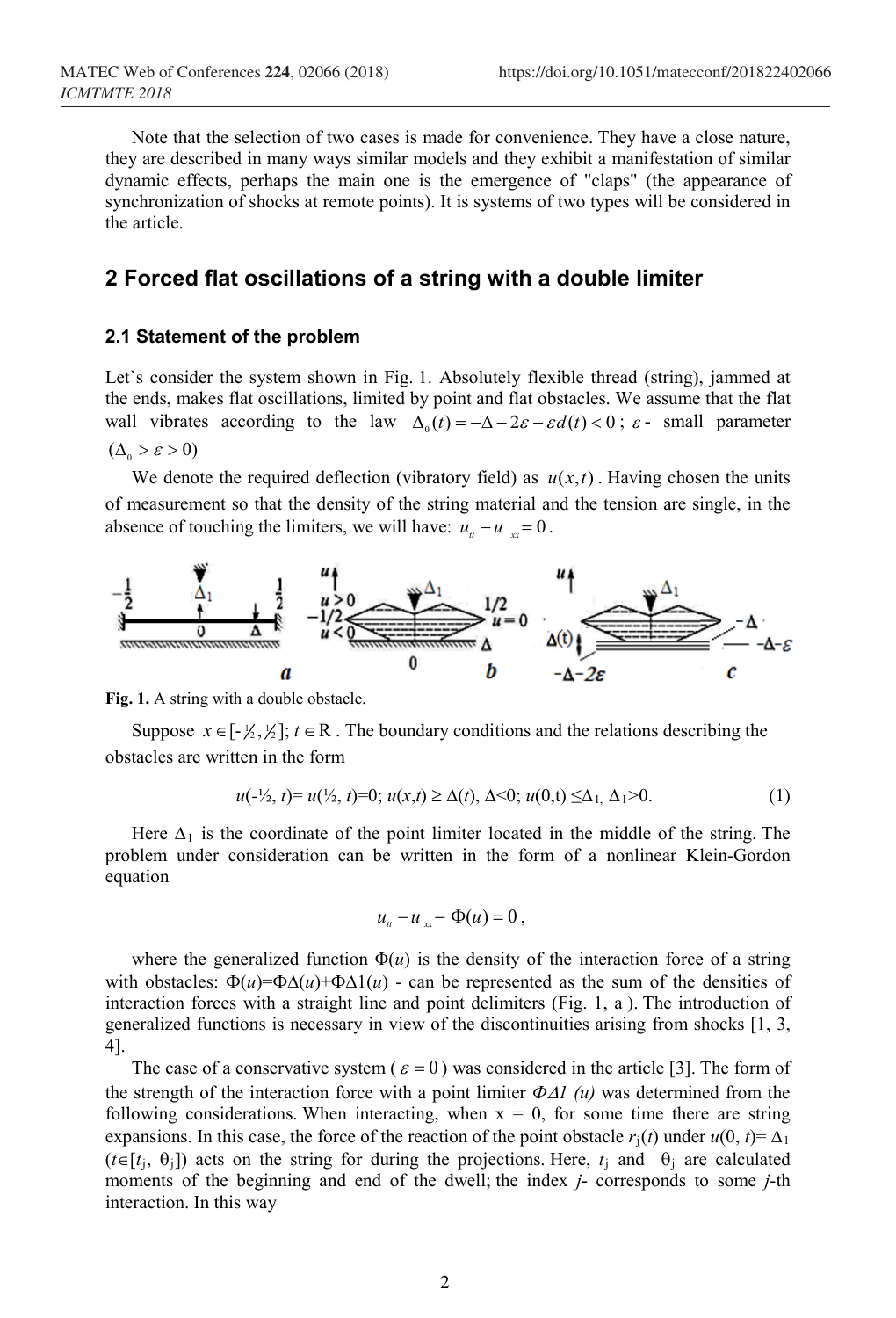$$
\Phi_{\Delta 1}(u) = R_j(t)\delta(x)[\eta(t-t_j) - \eta(t-\theta_j)], \ R_j(t) = u_x(-0,t) - u_x(+0,t) \le 0, \ t \in [t_j, \theta_j], \tag{2}
$$

where  $\eta$  (*t*) is the unit function. When interacting with the flat part of the limiter in the conservative case ( $\varepsilon = 0$ ) a continuum analogue of Newton's conjecture is adopted:

$$
u_t(x,t-0) = u_t(x,t+0), \ u(x,t) = \Delta.
$$
 (3)

Relations (3) define a generalized function  $\Phi\Delta(u)$ . For some n-th approach of the string to the limiter [3]

$$
\Phi_{\Delta}(u)=J(x)\delta[t-t_{n}(x)]\gamma(x;\Delta).
$$
\n(4)

Here  $J(x)$  is the density of the shock pulse,  $t_n(x)$  is the distribution of the n-th "phase" of the shock, determined from the equation  $u[x, t_n(x)] = \Delta \le 0$ ;  $\delta(t)$  -  $\delta$ - Dirac function: The indicator function  $\gamma(x;\Delta)=0$  for those x when the string does not interact with a flat limiter and  $\gamma(x;\Delta)=1$  when it interacts.

Thus, the problem is to study the solution of equation (2) with the additional conditions (1). When  $\varepsilon = 0$  such a study was carried out in the paper [3]. It was shown, in particular, that if the initial conditions in a certain sense are similar to those that generate the first standard form of natural oscillations of a string in the case of motions without constraints, when the initial conditions of the problem are  $u(x,0)=0$ ;  $u(x,0)=0$ ;  $u_t(x,0) = -2V_0 \pi \sin[\pi(x+1/2)]$  this is the only periodic vibratory shock process that preserves structural stability, i.e. does not qualitatively depend on small changes in parameters, will refer to the class of synchronous claps [3, 7] and have the structure:

$$
u(x,t) = W(J_0; x,t) = \sum_{k=1}^{\infty} D_{1k}(J_0; x,t) D_{2k}(J_0; x,t), J(\omega) = \omega(2|\Delta| + \Delta_1)(2\pi - \omega)^{-1}
$$
(5)

Here, the function  $W(J_0; x, t)$  corresponds to the profile of a standing wave of the "clap with two teeth" type (Fig. 1, b);  $D_{\mu} (J_0; x, t)$  *u*  $D_{\mu} (J_0; x, t)$  periodic, with a  $2\pi \omega^{-1}$  period, rather cumbersome functions, depending on all the parameters of the system appearing in formulas (1), (3) and (4), as well as the proper properties of the string. We describe the motion using Fig. 1, *b*.

Suppose that from a position of equilibrium the string, taking a trapezoidal profile uniformly, moves with velocity  $-\frac{1}{2} J(\omega)$  toward a flat obstacle. At time  $t_1$ , the upper base of the trapezium collides with the obstacle and is reflected in accordance with condition (3). Then the upper part of the string begins to move to the sharpened limiter, which it reaches at some moment  $t_2$ . After that, the midpoint makes a high point, and the profile acquires a "two-trapezoidal" shape. After reaching the final "two-tooth" configuration, the process proceeds in the reverse order. It should be emphasized that all the parameters of this profile are defined in [3]. We also note that the second formula (5) determines the frequencies of existence of structurally stable periodic standing waves of a given type. These frequencies fill the segment, and the frequency  $\omega \rightarrow 2\pi$  corresponds to infinitely high energies.

#### **2.2 Forced oscillations**

Suppose the parameter  $\varepsilon > 0$ . For sufficiently small values of it, we will seek forced oscillations in the form of claps (5), since this mode is the only structurally stable one. For these modes, basically, it is legitimate to use the analogue of the Newton hypothesis on the recovery coefficient.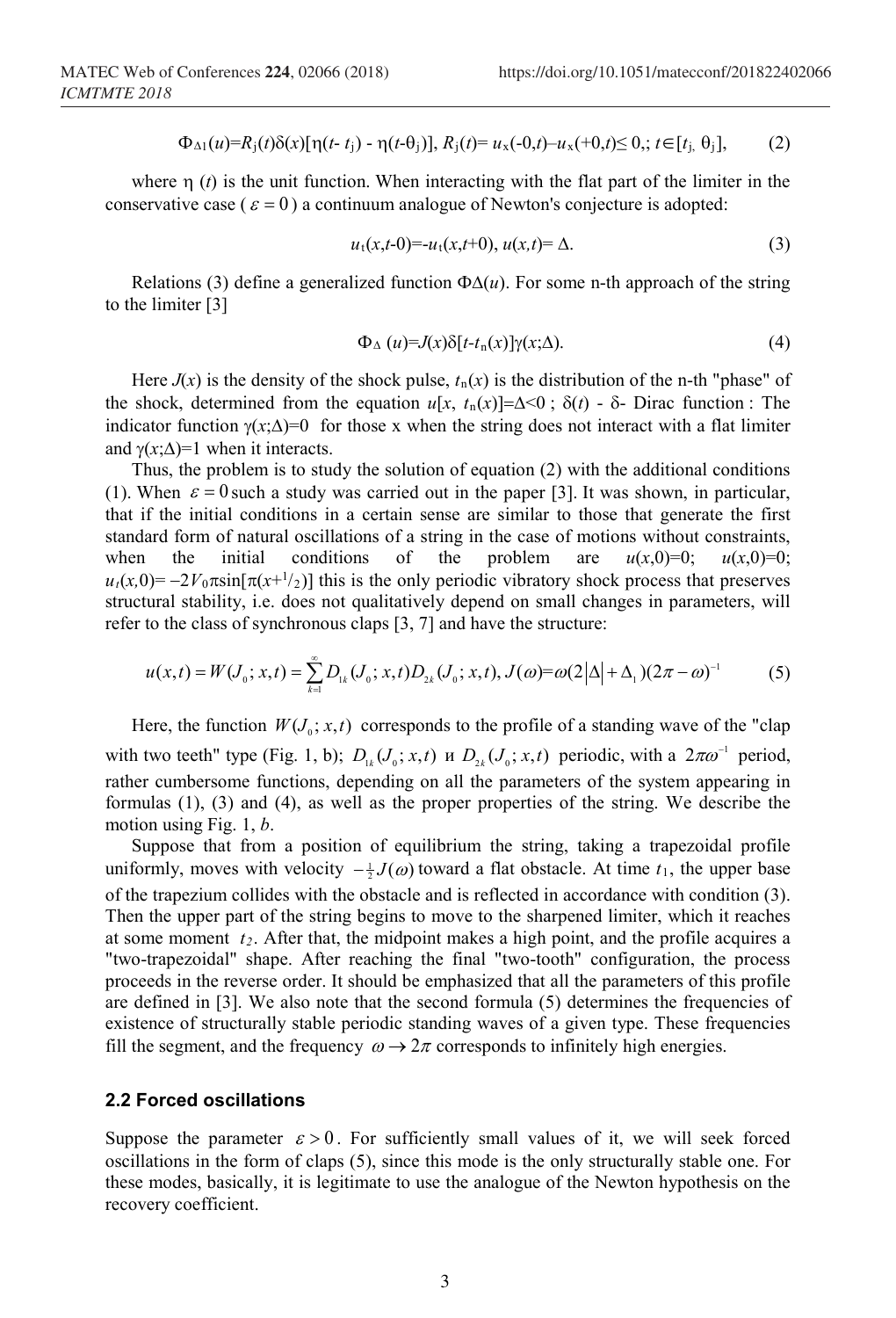Suppose  $0 \le R \le 1$ . Without changing conditions (1) and (3), we put instead of (2)

$$
u_{t}(x_{0},t_{0}+0) = -Ru_{t}(x_{0},t_{0}-0) + (1+R)\Delta_{0}'(t_{0})
$$
\n<sup>(6)</sup>

Claps can be characterized by a pair of variables( $v_k$ , $t_k$ ), where  $v_k$  is the velocity modulus of each point of the impact segment before the  $k_{\text{th}}$  collision occurring at time  $t_k$ . Between strikes, the string is linear (the period of oscillations equals to 2). Therefore

$$
v_{k+1} = R v_k + (1 + R) \Delta'(t_k) \; ; \; t_{k+1} = t_k + 1 + 2 \, | \, \Delta'_0(t_k) \, | \, v_{k+1}^{-1} \,. \tag{7}
$$

The function  $\Delta_0(t)$  is sinusoidal; using the periodicity conditions:  $v_k = v_k \equiv v$ ;  $t<sub>k</sub> = kt + \varphi$  ( $\varphi$  – unknown phase), we obtain from (7):

$$
v(1-R) = (1+R)\varepsilon\omega\sin\varphi \qquad \frac{1}{2}v(2\pi n - \omega) - \omega(\Delta + \varepsilon) = \varepsilon\omega\cos\varphi \tag{8}
$$

Eliminating the phase from equations (8) and introducing the notation  $\beta = 2\pi - \omega$ ;  $\gamma = \omega(\Delta + \varepsilon)$ ;  $R_0 = (1 + R)(1 - R)^{-1}$ , we find two values of the velocity:

$$
v_{1,2} = \{2\beta\gamma \pm \sqrt{[\beta^2\gamma^2 - (4R_0^2 + \beta^2)(\gamma^2 - \varepsilon^2\omega^2)]}\} (4R_0^2 + \beta^2)^{-1}
$$
(9)

So, as for traditional vibratory shock systems, there are two modes of motion with shocks. The values of the phases  $\varphi_{12} \in [0, \pi]$ . Impulse densities  $J_{12}(\omega) = 2v_{12}$ . The values of the interacting trapezoidal bases are found from the form of standing wave profiles (Fig. 1, *c*):  $l_{01,2} = 1 - 2(\Delta + \varepsilon + \varepsilon \cos \varphi_{1,2})$ .

Therefore shock impulses  $I_{12}(\omega,\varphi_{12}) = 2[1-2(\Delta+\varepsilon+\varepsilon\cos\varphi_{12})]v_{12}$ .

The nature of the relationship  $I(\omega)$  is shown in Fig. 2; curves a and b correspond to the absence of dissipation (R = 1:  $\varphi=0$ ,  $\pi$ ); curve c - the value of  $\varphi = \pi/2$ .

In the case of R <1, as the velocity ( $\omega \rightarrow 2\pi$ ) increases:  $\varphi_{1,2} \rightarrow \frac{1}{2}\pi$  (the boundary of the conditions of existence is reached). Both modes merge into one. A detailed analysis of the exact solutions found shows that these regimes are characterized by nonlinear resonant effects ("tightening" in frequency and amplitude, "resonance mode failure", etc.), manifested in traditional systems with classical shock pairs [1, 3, 4]. This circumstance was also noted during experimentation [1]. Thus, the dynamics of trapezoidal standing waves is similar to the dynamics of particles colliding with rigid walls. We note that these solutions are accurate in the framework of the accepted assumptions. Similarly, one can consider subharmonic regimes 1: n, and also obtain other generalizations.

To study the stability of the solutions found, the system is analyzed by the method of finite differences. The unstable mode corresponding, as in the traditional case to a smaller value of the momentum, is indicated by a dotted line in Fig. 2.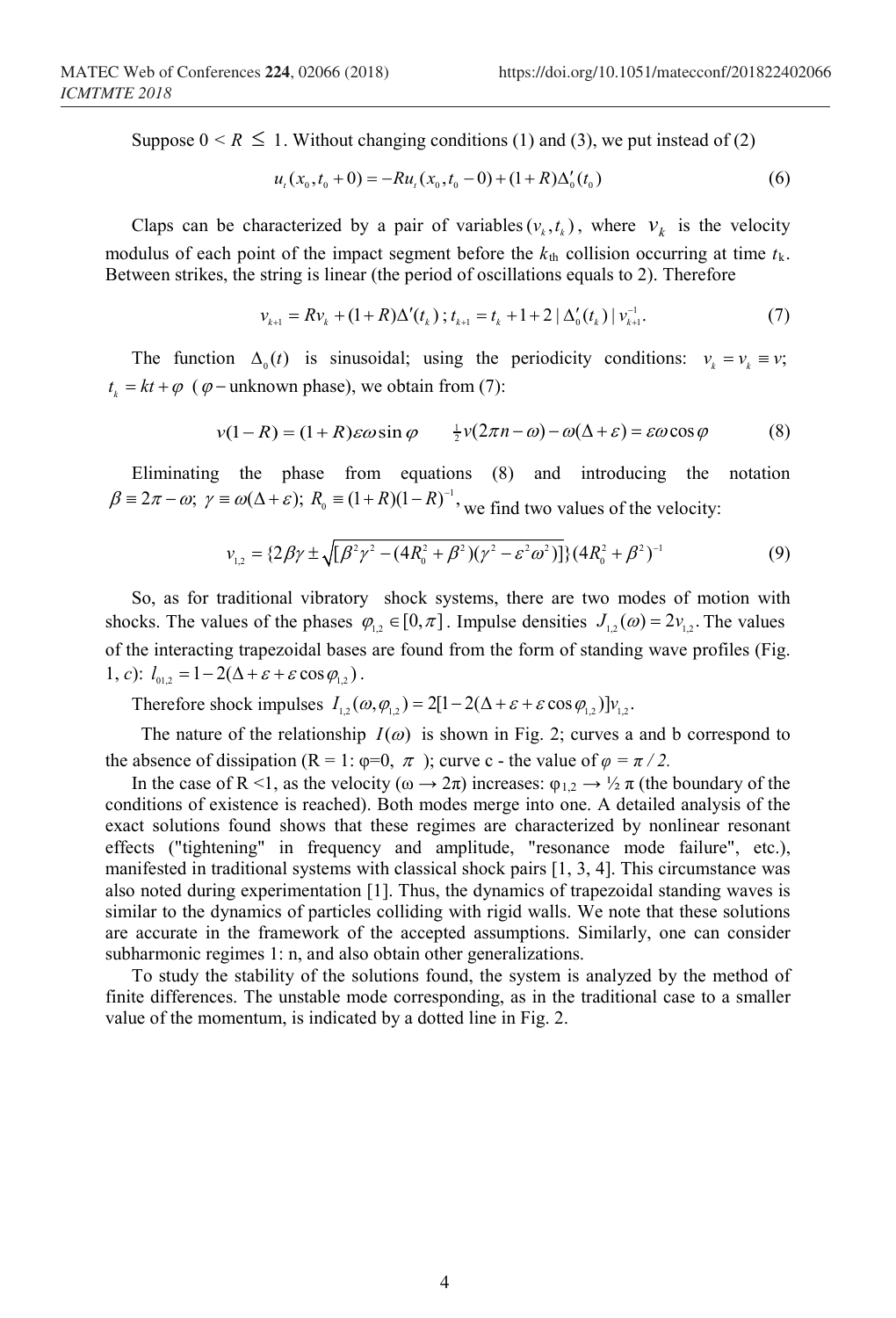

**Fig. 2.** Dependence of the pulse on the wave frequency.

### **3 Models of systems with complex structure**

#### **3.1 General model**

For objects with a complex structure, it is assumed that at each point of any spatial regions a shock pair is placed. So the vibratory field is described by a set of displacement functions  ${u<sub>x</sub>(x,t)}$ , and the index  $\alpha$  can change on a finite, countable or even a continual set [7], and the variable *x* is a scalar or a vector.

Let us give an example of a model of a strongly nonlinear object of a complex structure. First, we postulate the existence of some elastic, elastic-viscous, or some other medium, which we will call a carrier. For example, it is described by the dynamic Lame equation (Navier-Cauchy) with addition terms of the form:

$$
\rho u_{tt} = \mu \Delta u + (\lambda + \mu) \nabla \nabla \cdot u + B[u] + G\{t, u, [u_{\alpha}]\} - \Phi[u_{\alpha}].
$$
 (10)

Here the state of the carrier part is described by the displacement field  $u(x,t)$ ;  $u \in \mathbb{R}^3$ ;  $x \in \mathbb{Z} \subset \mathbb{R}^3$ ;  $t \in \mathbb{R}$ . It is denoted that: the Hamilton (nabla) and Laplace operators;  $\rho$  - is the density of the carrier part of the medium;  $\lambda$  and  $\mu$ i are its elastic parameters; *B* [...] is the operator of dissipative losses in the carrier medium;  $[u_{\alpha}]$  - a set of displacement functions of the attached parts of the medium;  $G\{... \}$  - the corresponding power characteristic;  $\Phi[u_{\alpha}]$ . the impact of attached objects containing percussion elements. We write the boundary conditions symbolically in the form  $\Gamma u = X$ , where  $\Gamma$  is the operator of the boundary conditions, and X is a given vector.

When considering the media of a complex structure of this type, the boundary conditions are set only for the carrier part.it should be noted that that here for simplicity, some attributes related to purely mathematical aspects of the formulation have been and will be omitted.

Let the depreciated equipment be elastically connected to the carrier medium:

$$
\Phi[u_{\alpha}] = c_1(x)[u(x,t) - u_1'(x,t)] + c_2(x)[u(x,t) - u_1''(x,t)] \tag{12}
$$

This modeling method assumes that a shock pair is connected to each point of the region **Ζ**through an elastic element, determined by the contacting linear subsystems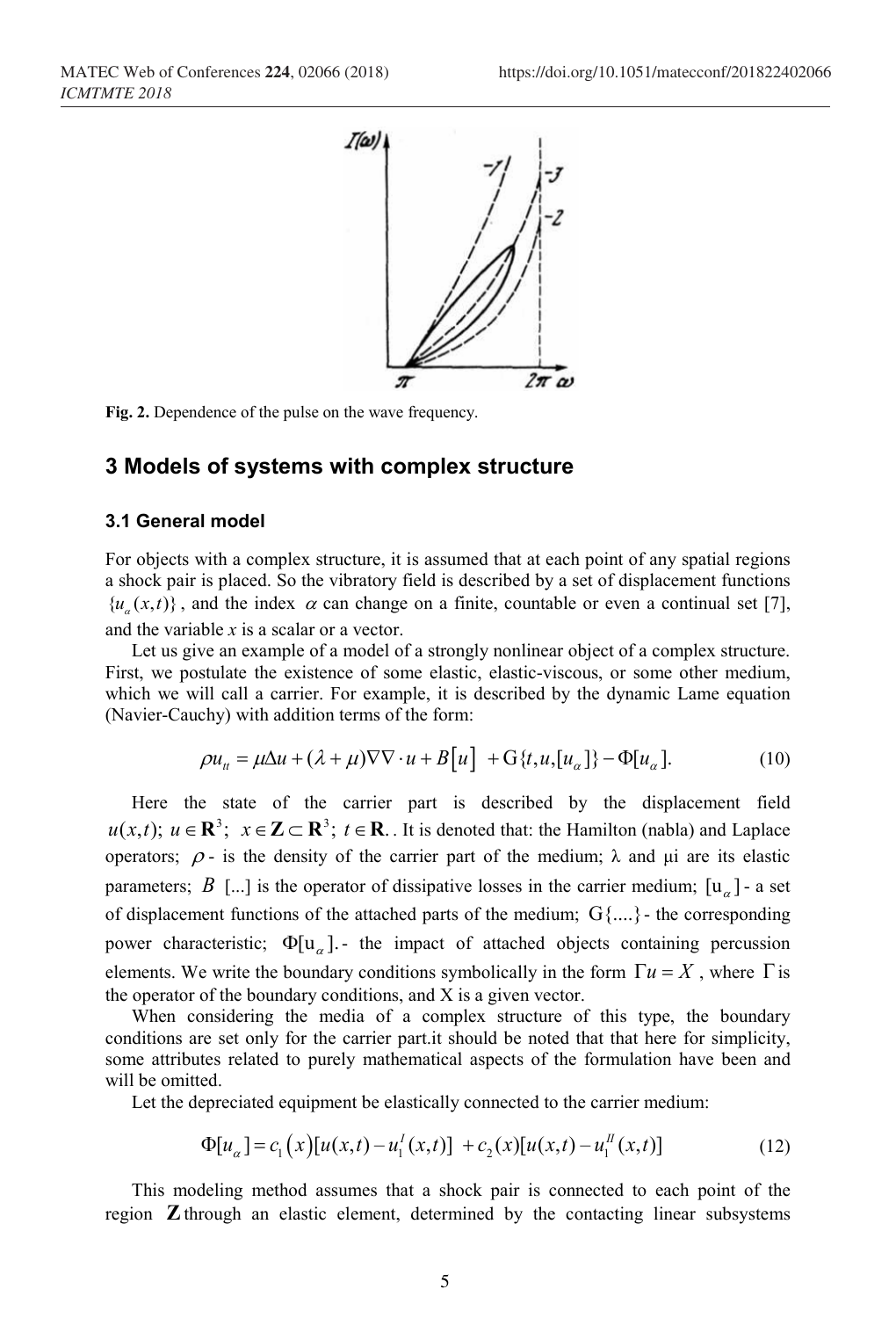$A^{(1)}(x)$  and  $A^{(11)}(x)$ , each of which corresponds to the displacement fields  $u_q^{I,II}(x,t)$ ;  $q=1$ , 2,..,*N*. In formula (12)  $u_1^{I,H}(x,t)$  the points of addition of subsystems; the points of contact are denoted as  $u_n^{I,H}(x,t)$ ,  $n \le N$ . Subsystems  $A^{(I,H)}(x)$  are described by families of distributed dynamic compliance: the indices  $q$ ,  $k$  run through values from 1 to N;  $N$ ;  $i\omega = \frac{\partial}{\partial t}$ .

We will assume that the collisions are straight, central and one-dimensional. Suppose that  $u_0 = u_n^I - u_n^I$  is the the approach of contact points. The force of interaction under shock  $\Phi(u_0, u_{0t}) = \lambda \Phi(u_0) + \Phi_1(u_0, u_{0t})$ ;  $\lambda >> 1$  is a large parameter []. Here, on the right-hand side, the first term determines its elastic component, and the second - dissipative. Function F is a hypothesis, generally speaking, of a non-instantaneous impact. When  $\lambda \rightarrow \infty$  the impact model becomes Newtonian, the force  $\Phi$  is written in terms of the delta function.

For suspension and interaction points, we have operator equations:

$$
u_1^{\text{LII}} = L_{11}^{\text{LII}}(i\omega)c_{1,2}(x)u \pm L_{n1}^{\text{LII}}(i\omega)\Phi(u_0, u_{0t}) + h_1^{(I,II)}, \qquad (13)
$$

$$
u_n^{\text{LII}} = L_{nn}^{(\text{LII})}(i\omega)c_{1,2}(x)u \pm L_{nn}^{\text{LII}}(p)\Phi(u_0, u_{0t}) + h_n^{(I,II)}.
$$
 (14)

For system  $A^{(1)}$ , "plus" is chosen in equations (3) and (4); and for  $A^{(II)}$ - "minus". In (13) and (14) additional external forces  $h_{n,1}^{(I,I,I)}$  $h_{n,1}^{(I,II)}$  are introduced.

Features of the interaction of the carrier and the attached parts form the structure of the global vibratory field. At the same time, the use of models of this type leads to loss of information about the behavioral features of individual elements of the system, as well as the effects that are manifested only when addressing discrete models.

#### **3.2 Examples**

In Fig. 3 the schemes of the models of the type considered above are shown. In Fig.1. *a*. as the carrier part, a longitudinally oscillating rod is chosen, with each point of which two linear stationary subsystems forming the shock element. Fig. 3, *b* shows a discrete model with a two-dimensional carrier medium (string lattice [4, 8]), which, upon continuation, becomes a membrane, and when additional hypotheses are made, into a plate. This figure denotes the possibility of considering non-Newtonian blows mentioned above. Fig. 3, *c* represents a discrete chain of mechanisms. Located on vibrating bases and, finally, on Fig. 3, shows a very specific model of the vibrator with "internal discontinuities". All these models describe the mechanisms for generating broadband vibrational processes that exist in representative spatial areas.

The analysis of such systems is carried out with the help of special modifications of the methods of time-frequency analysis of vibratory impact processes and special modifications of modern numerical methods. The vibration fields established in these systems depend on the manifestation of the two main physical mechanisms. Amortized systems act on the load-bearing part of the structures in much the same way as dynamic shock (or with rare combinations of parameters by linear) absorbers of vibration processes [1, 4, 5]. The carrier part performs filtering and spectral transformations of the transmitted vibration, and also determines the global resonance properties. These mechanisms, are manifested in different